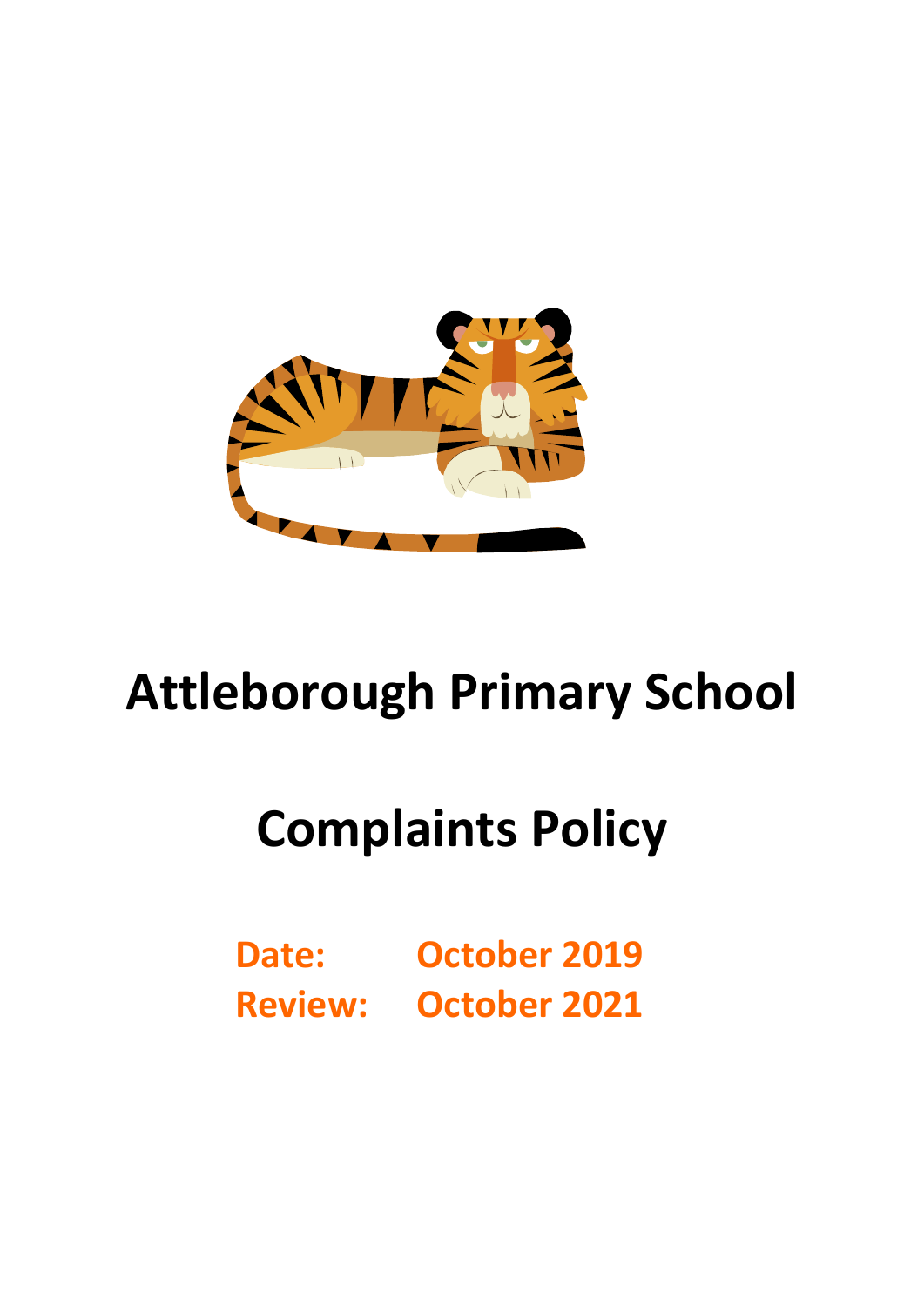### **A Procedure for handling concerns and complaints Attleborough Primary School**

**All schools in Norfolk want their pupils to be healthy, happy and safe, and to achieve. They recognise that parents, guardians or carers play an important part in making this happen. Cooperation between parents, staff and governors leads to a shared sense of purpose and a good atmosphere in the school.** 

**Each level of the procedure set out below offers the opportunity for concerns and complaints to be resolved as quickly as possible.**

#### **Level 1 – informal**

**Parents, carers or guardians should, in the first instance, make an appointment to speak to the class teacher or a head of year about the concern. It is best to resolve issues at this point.**

#### *Guidance on informal level 1:*

- *Concerns should initially be handled informally in a manner that offers the best way of resolving issues.*
- *A class teacher or head of year should offer an appointment to discuss the issue as quickly as possible, as this will give both parties time to talk about it calmly and politely without being interrupted. This can allow parties to remain calm. It will also show a commitment to resolving issues.*
- *It is important for parents to recognise that schools are busy organisations and that it may not be possible to offer an appointment straight away.*
- *The parties involved should be encouraged to offer their view of what would be a realistic resolution to the problem.*

#### **Level 2 - informal**

**Parents, carers or guardians dissatisfied with the result of the discussions with the class teacher or head of year should ask for an appointment to meet with the headteacher or, in a larger school, a member of the leadership team, a deputy headteacher or assistant headteacher.**

**If a resolution to the issue is proving difficult to find, the headteacher, a member of the leadership team, a deputy headteacher or assistant headteacher can speak to one member of the governing body about the issue who may be willing to offer informal intervention. However, there is no obligation on any governor to become involved at this level.**

If everyone involved is unable to resolve the issue then it may be necessary to ask for information or support from a Children's Services Representative. The issue that is the focus of the complaint will determine the person contacted. The headteacher, member of the leadership team, deputy headteacher or assistant headteacher should know who to ring or the Customer Service Centre will be able to offer information on 0844 800 8001 or e-mail:information@norfolk.gov.uk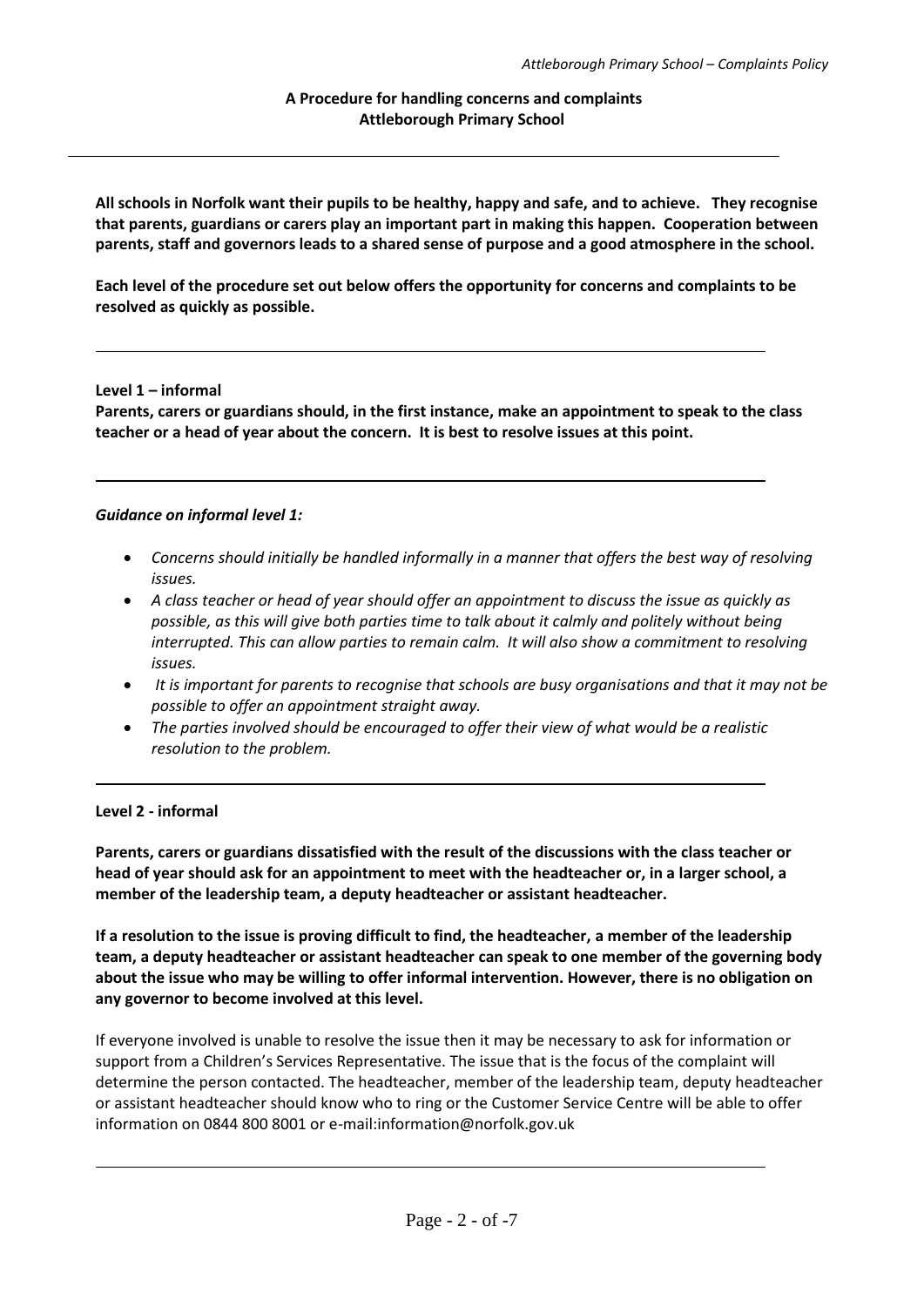### *Guidance on informal level 2:*

- *It is always best to resolve issues informally at the earliest possible time but if the person is not satisfied with the result of the talk with the teacher or head of year then he/she can ask for an appointment to meet with the headteacher or, in a larger school, a member of the leadership team, a deputy head or assistant headteacher.*
- *It is in everyone's interest, particularly the child or children, for concerns and complaints to be sorted out quickly and smoothly.*
- *The aim should be that discussions end on a positive note with no bad feeling.*
- *It is good practice for headteachers or member of the leadership team, a deputy head or assistant headteacher to write a letter to parents summarising what has been agreed regarding the issue.*
- *The headteacher, a member of the leadership team, a deputy head or assistant headteacher may feel that a particular governor's input would be helpful in bringing about a resolution but there is no obligation on any governor to become involved at this level.*
- *The advice from a Children's Services Representative will be designed to help facilitate a resolution to the problem as quickly as possible.*

*It is hoped that most problems will have been resolved by now.* 

#### **Level 3 – formal complaint letter to headteacher**

**An issue that has not been resolved through the informal levels 1 and 2 can become an official complaint.**

**Parents, carers or guardians wishing to move to level 3 must write a formal letter of complaint to the headteacher. The letter will need to set out clearly the issues which have previously been discussed and why the parent, carer or guardian considers the issue to be unresolved.** 

**Headteachers should consider the complaint and discuss a resolution with the complainant. The headteacher should offer a resolution to the complainant in writing within 10 school days of receipt of the letter.**

#### *Guidance on level 3- formal:*

 *An unresolved issue can now move to a formal complaint. This is a serious step to be taken. In consideration of future home/school relationships everyone concerned will need to negotiate an agreement and concentrate on finding a resolution to the issue.* 

**Concerns or complaints specifically about the headteacher.**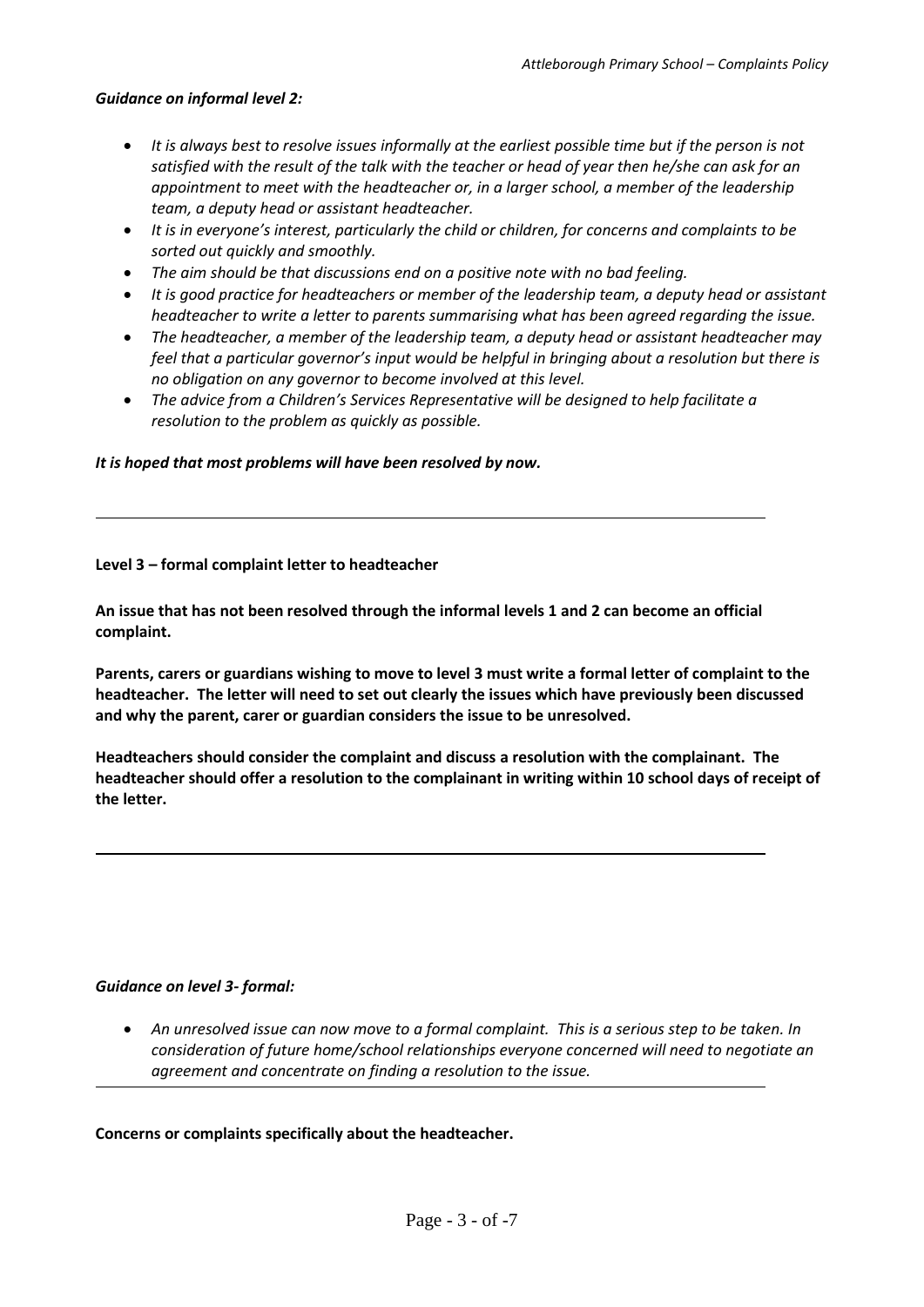**The decision that the headteacher has made as a result of the complaint does not become a complaint about the headteacher. If the complainant feels the complaint has not been resolved he/she should proceed to Level 4, a Governors' Complaints Panel.** 

**If, the concern or complaint is specifically about the headteacher and is unable to be resolved at the informal stage, then it will be necessary for the complainant to formally complain to the Chair of Governors. The school will provide the Chair of Governor's name and the complainant should write to him or her at the school address marking the envelope 'urgent, private and confidential'. The Chair of Governors should acknowledge the complainant's letter in writing within 5 school days of receipt and contact a Governor Support Service Officer for advice.** 

# **Level 4 – formal complaint requesting a Governors' Complaints Panel.**

**Time Scales:**

| Receipt of complainant's letter          | Acknowledgement within 5 school days             |  |
|------------------------------------------|--------------------------------------------------|--|
| Receipt of complainant's letter          | Governors' Panel meeting within 15 school days   |  |
|                                          | (unless this goes into school holidays)          |  |
| Written documentation sent to            | 5 school days before meeting.                    |  |
| <b>Governors' Panel Members and</b>      |                                                  |  |
| complainant and headteacher              |                                                  |  |
| <b>Governors' Panel members decision</b> | As soon as possible but within 10 school days of |  |
| communicated to all concerned            | meeting.                                         |  |

**Complainants wishing to move to level 4 of the formal complaints procedure will need to write a letter to the Chair of Governors to request that a Governors' Complaints Panel meets to hear the complaint. This formal complaint letter must be received within 10 school days of the last meeting with the headteacher concerning the issue. The complainant should write to the Chair of Governors at the school address marking the envelope 'urgent and confidential'. The letter will need to set out the complaint that has previously been formally discussed with the headteacher and show why the matter is not resolved.**

## **Before the meeting:**

**The chair of governors should appoint a clerk to the Governors' Complaints Panel, acknowledge the complainant's letter in writing within 5 school days of receipt and arrange for a panel of governors to meet within 15 school days of receipt. It must be recognised that if the letter is received within 14 school days to the end of term it may not be possible to organise the governors' panel meeting. In this case the matter should be dealt with within 10 school days of the school reopening.**

**The headteacher should be given a copy of the complainant's letter and written documentation should be requested from the school. The clerk should send both the complainant's letter and the school documentation to the Governors' Complaints Panel members, complainant and headteacher (and anyone else involved in the meeting) at least 5 school days before the date of the meeting.** 

**The complainant and headteacher will be invited to attend the Governor's Complaints Panel meeting to give a verbal statement in support of their documentation. Each of them can bring someone to support them if they wish.**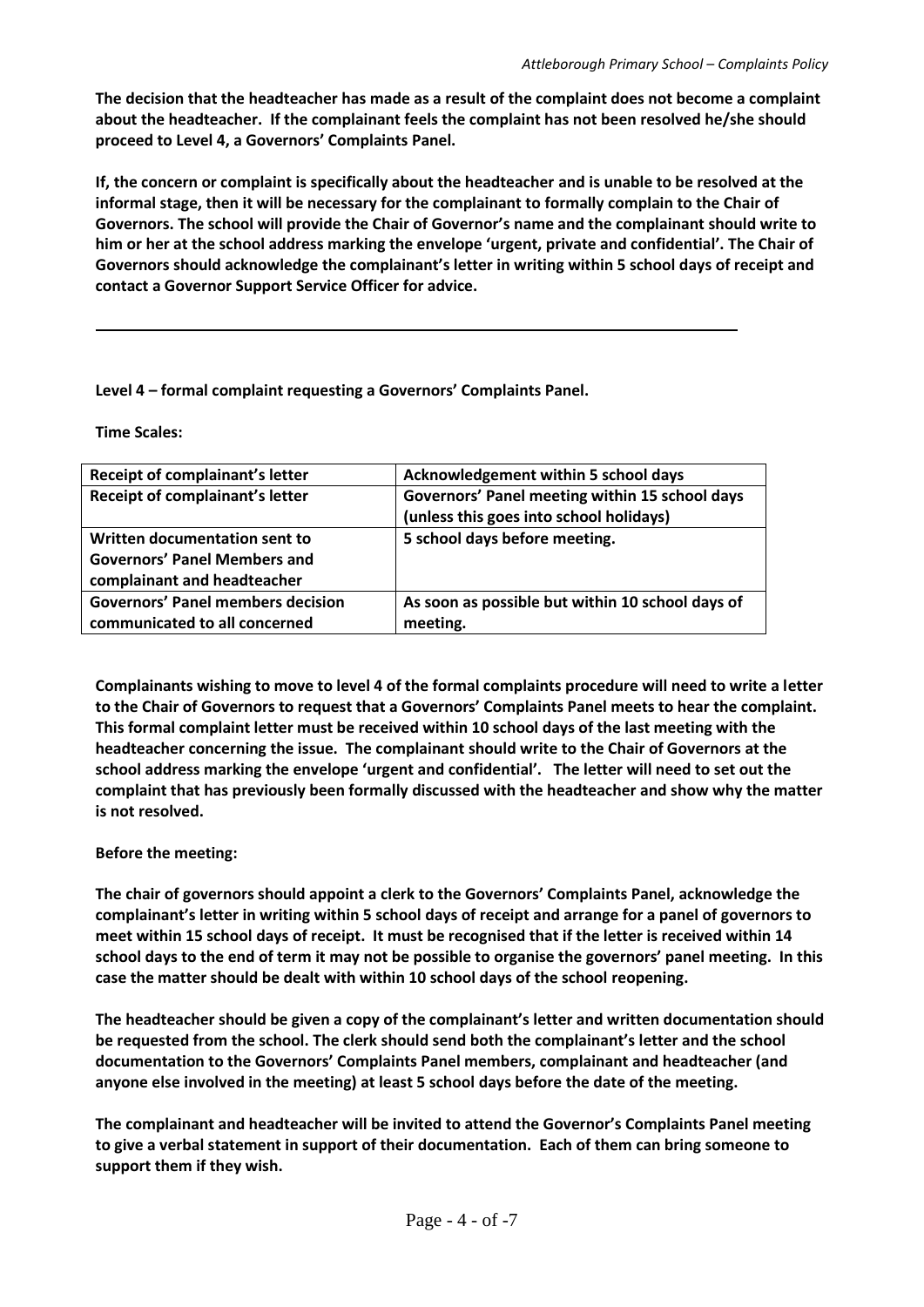## **At the meeting:**

**The complainant and headteacher (or his representative) should provide all the relevant information they wish and the Governors' Complaints Panel members should clarify any points. After the complainant and headteacher (or his representative) have provided all the information they wish, the chair will ask all parties to leave except the panel members and the clerk.**

## **After the meeting:**

**The Governors' Complaints Panel will write to all concerned within 10 school days to explain their decision and suggest a resolution to the problem, if appropriate. The decision of the Governor's Complaints Panel is final.** 

**The decision of the Governors' Complaints Panel will not be investigated. If, however, the complainant feels that the School and Governors have not followed the school's complaints procedure correctly, he/she can contact a Children's Services Officer for assistance. In this case he/she should ring Customer Services on 0844 800 8001 who will arrange for an officer to get back to him/her.** 

**Chapter 3, paragraph 14 of a Guide to the Law for School Governors states:**

**under the Education Act 1996, paragraphs 496 and 497, anyone can complain to the Secretary of State for Education and Skills if he or she believes that a governing body is acting "unreasonably" or is failing to carry out its statutory duties properly. However, intervention can only occur if the governing body or the Local Authority has failed to carry out a legal duty or has acted "unreasonably" in the performance of a duty. Intervention would have to be expedient in the sense that there would have to be something that the Secretary of State for Education and Skills could instruct either party to do to put matters right.** 

## *Guidance on level 4 - formal:*

## *Before the meeting:*

- *The formal complaints letter should be passed to the vice-chair if the chair will be unable to receive the letter within 5 days.*
- *Members of the Governors' Complaints Panel should have no prior knowledge of the complaint and it is, therefore, unlikely that staff governors will be members of the panel.*

## *At the meeting:*

- *The Complaints Panel must be made up of at least three members and a clerk.*
- *Although this is a formal meeting, every effort should be made to make it as informal as possible for all concerned.*
- *Everyone attending should be in the room at the same time*
- *Consideration may need to be given to the seating arrangements to make everyone feel equal and comfortable.*
- *The clerk should take notes of the meeting, listing who is present:*

*Governors, stating who is the Chair of the Governors' Complaints Panel Headteacher (or his/her representative) and any other members of school staff Parents and anyone accompanying them e.g. friend Clerk*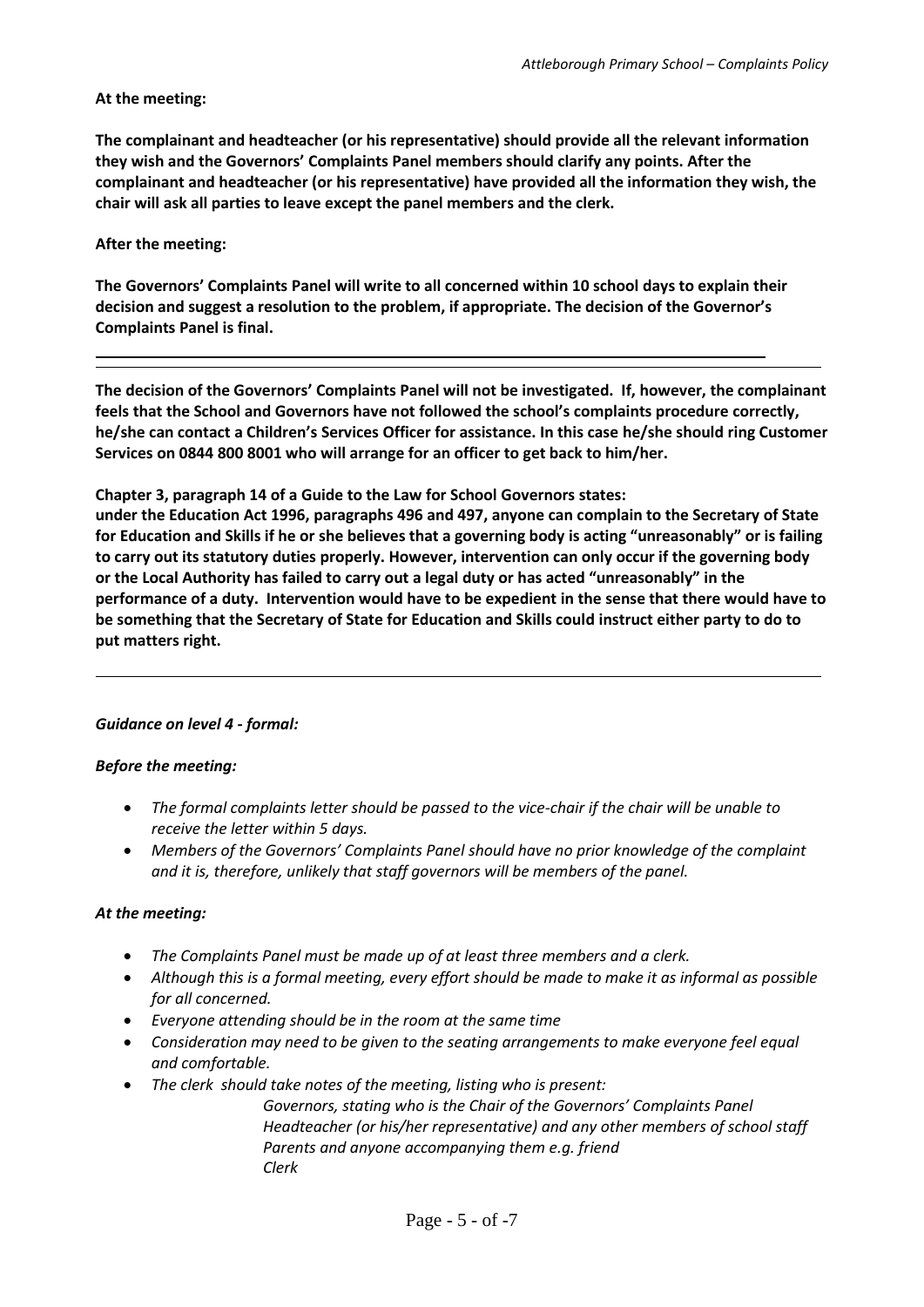- *The chair of the Governors' Complaints Panel should open the meeting stating the purpose and the format of the meeting to clarify this to all in attendance.*
- *People present should introduce themselves stating their reason for being at the meeting.*
- *The chair of the Governors' Complaints Panel should request a verbal statement from the complainant in support of his or her written letter of complaint and why s/he feels the issue has not been resolved. The Governors' Complaints Panel members can ask questions to make sure they understand the issue from the parent's point of view.*
- *The chair of the Governors' Complaints Panel should request a verbal statement from the headteacher (or his representative) in support of his/her written account of the complaint and the steps taken to resolve the issue. The Governors' Complaints Panel members can ask questions to make sure they understand the issue from the headteacher's point of view.*
- *The members of the Governors' Complaints Panel should make sure they fully understand the issues and ask any further questions to clarify any points that are still not clear to them.*
- *The chair of the Governors' Complaints Panel must ask the complainant and the headteacher (or his representative) if they are satisfied that they have provided all the information they wanted or if there is something they wish to add and if they feel they have had a fair hearing.*
- *When the Governors' Complaints Panel members understand all the issues, the chair will ask all parties to leave except the panel members and the clerk.*

### *After the meeting:*

- *The Governors' Complaints Panel members then discuss the issues in private and the clerk remains to record the decision.*
- *The Panel members will need to consider the information, come to a decision and suggest a way to resolve the issue taking into account the best interests of the child or children.*
- *When the Panel have reached a decision the Clerk will inform everyone concerned in writing as soon as possible, but in any event, within 10 school days of the panel meeting.*

#### *The decision of the Governor's Complaints Panel is final.*

**Once a Governor's Complaints Panel has heard a complaint, and it is clear that correct procedures have been followed, that specific complaint cannot be reopened. If a request is received in this respect, the chair of governors should inform the complainant that the matter is closed.** 

Any complaints concerning the conduct of school staff will be handled in accordance with the schools internal disciplinary procedures. The details of such an investigation will remain confidential.

Some complaints regarding admissions, the curriculum or special educational needs are covered by statutory regulations. The headteacher or deputy headteacher can give information about these issues or advice can be sought from the Customer Service Centre on 0844 800 8001 or e-mail: information@norfolk.gov.uk

Extended Schools: the governing body should ensure that any third party provider offering activities and services through the extended schools programme has their own complaints procedure in place. Governors would need to have a discussion around, and make a decision about, what happens when the third party provider's complaints process is exhausted and the matter is not resolved and whether it should then be referred to a Governors' Complaints Panel. This would ensure that the Governors are kept aware of complaints about provision.

*Vexatious Complainants: it is important to distinguish between people who make a number of complaints because they really think things have gone wrong, and people who are being difficult.*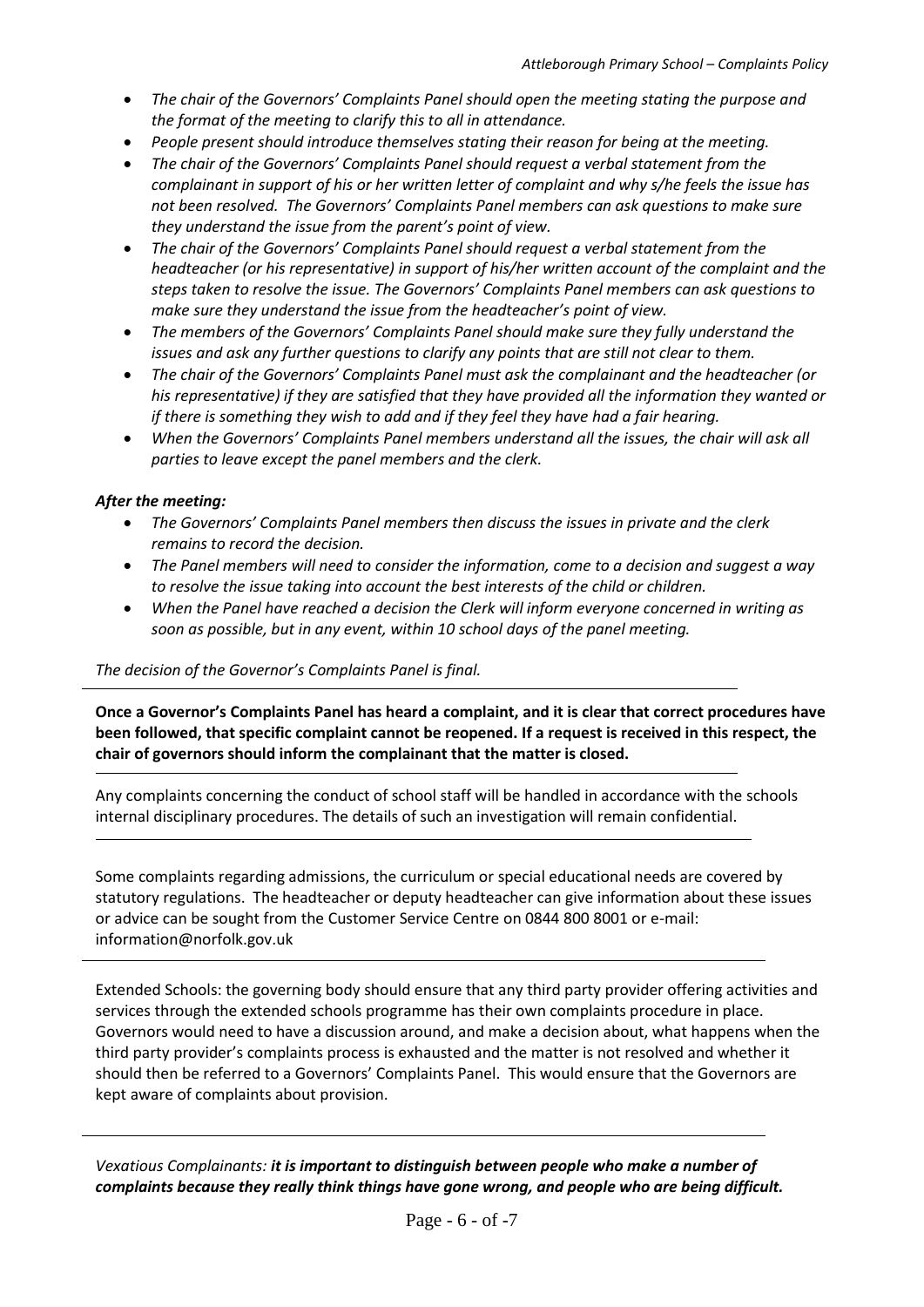*Complainants can be frustrated and aggrieved and it is therefore important to consider the merits of the case rather than their attitude. Even though someone has made vexatious complaints in the past, it cannot be assumed that the next complaint is also vexatious. Each complaint must be considered as to whether it is vexatious or genuine. There is no way of avoiding evaluating each complaint.*

Overview:

| Aim                        | <b>Success indicators</b>      | Monitored - who, when, how         |
|----------------------------|--------------------------------|------------------------------------|
| Allow any complaints to be | Formal complaints are resolved | PR Committee termly                |
| dealt with correctly       | or LA review finds procedures  | HT report to full governors termly |
|                            | were followed                  |                                    |

Please see the next page for flowchart.